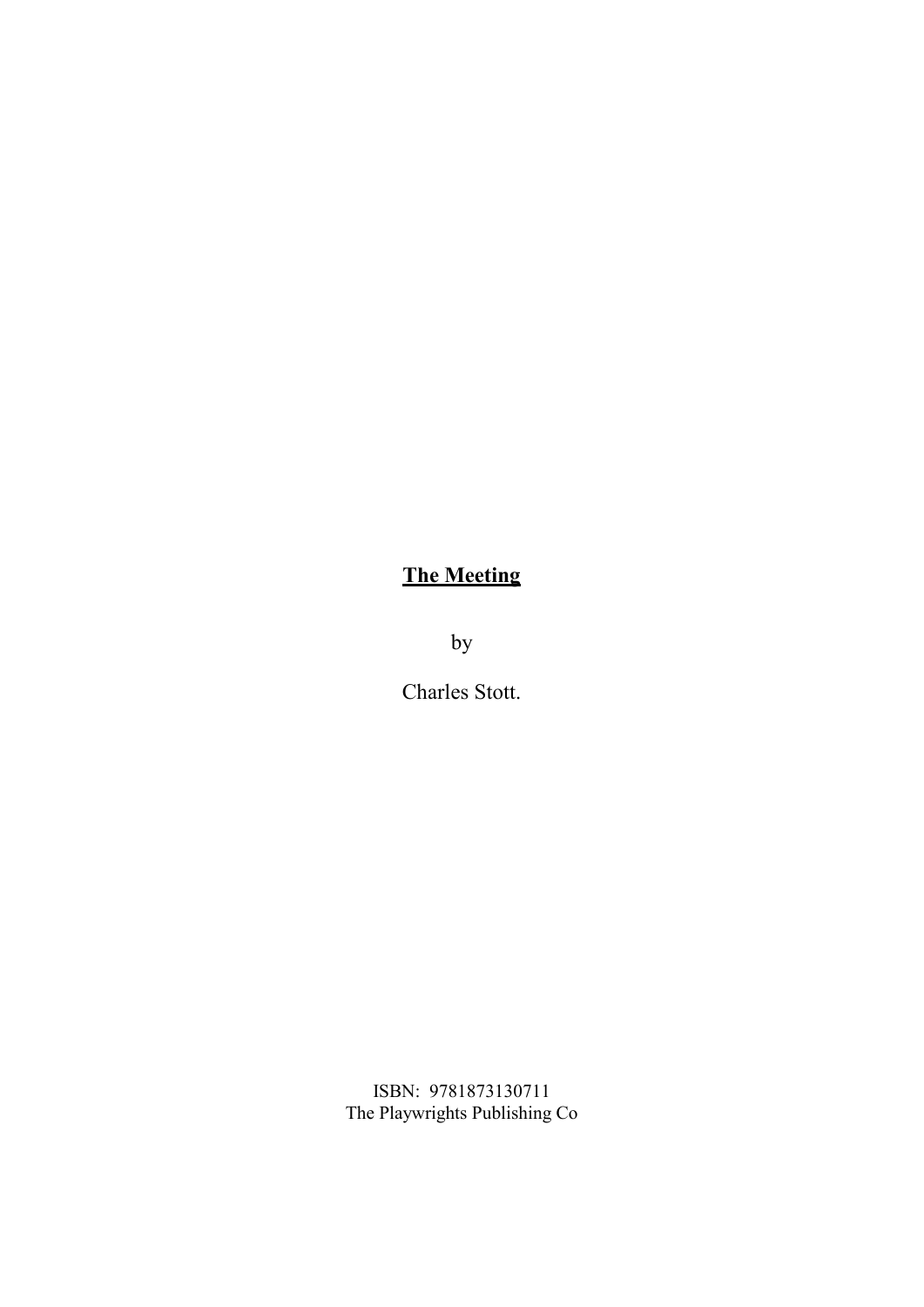Performances or readings of this play may not legally take place before an audience without a licence obtainable on application to:

> The Playwrights Publishing Co., 70 Nottingham Road, Burton Joyce, Nottingham, U.K., [44] (0)1159-313356 playwrightspublishingco@yahoo.com

To avoid possible disappointment, application should be made, preferably in writing, as early as possible, stating: -

- (i) Name and address of applicant
- (ii) Name and address of Society;
- (iii) Name and address of theatre or hall where performance(s) would be held;
- (iv) Times and dates of performances.

A fee will be charged for this licence which must be paid prior to the first performance otherwise the licence is automatically cancelled and the performance becomes illegal.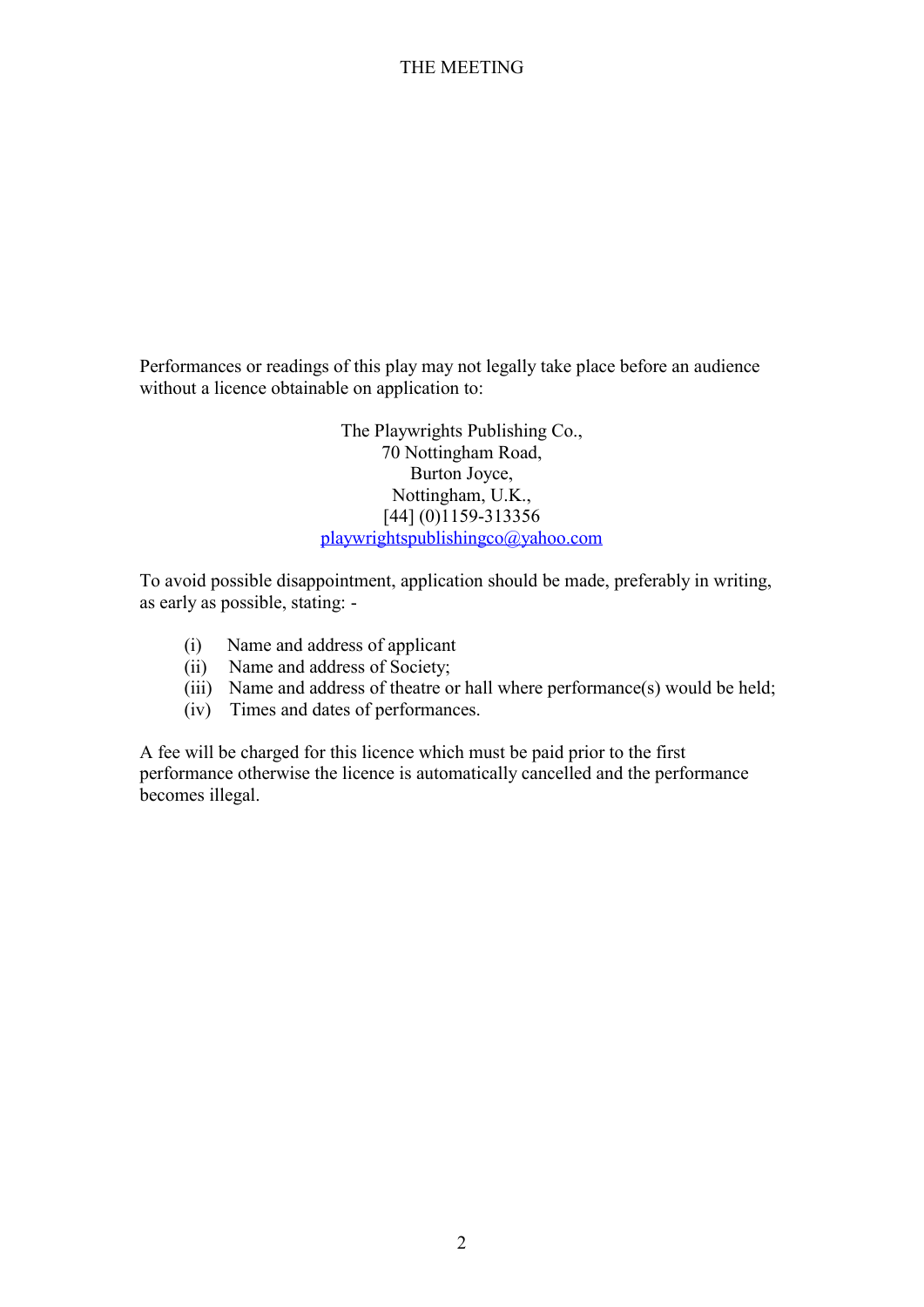| Scene. | Village Hall. A few tables and some chairs scattered. Door<br>stage right, windows on back wall.                                                                                                                                                                                                             |
|--------|--------------------------------------------------------------------------------------------------------------------------------------------------------------------------------------------------------------------------------------------------------------------------------------------------------------|
| Cast   | Either male or female.<br>Chair.<br>Clerk.<br>Either male or female.<br>Sarah.<br>Little bit simple.<br>Local farmer.<br>Ken.<br>Village shop keeper.<br>Gupta.<br>Chief Constable.<br>Dot.<br>Gwyn.<br>Chiropodist and part time fortune teller.<br>Local business man.<br>Brian.<br>Fireman<br>(or woman). |
|        | Opens.<br>Clerk sorting papers at a table.<br>Chair arranging chairs and putting name cards out.                                                                                                                                                                                                             |
| Chair. | Do you think anyone will come?                                                                                                                                                                                                                                                                               |
| Clerk  | They should. I told them all. I think.                                                                                                                                                                                                                                                                       |
| Chair  | The village stinks tonight.                                                                                                                                                                                                                                                                                  |
| Clerk  | Ken's been muck spreading.                                                                                                                                                                                                                                                                                   |
| Chair  | Wish he'd do it when the wind is in the other direction.                                                                                                                                                                                                                                                     |
|        | (Enter Sarah.)                                                                                                                                                                                                                                                                                               |
| Sarah  | Hello, smells a bit out there.                                                                                                                                                                                                                                                                               |
| Clerk  | Ken's been muck spreading.                                                                                                                                                                                                                                                                                   |
|        | (Enter Gwyn)                                                                                                                                                                                                                                                                                                 |
| Gwyn   | Hello everyone.                                                                                                                                                                                                                                                                                              |
| Chair  | Hello Gwyn you look different.                                                                                                                                                                                                                                                                               |
| Gwyn   | Oh, I've just finished giving someone a reading.                                                                                                                                                                                                                                                             |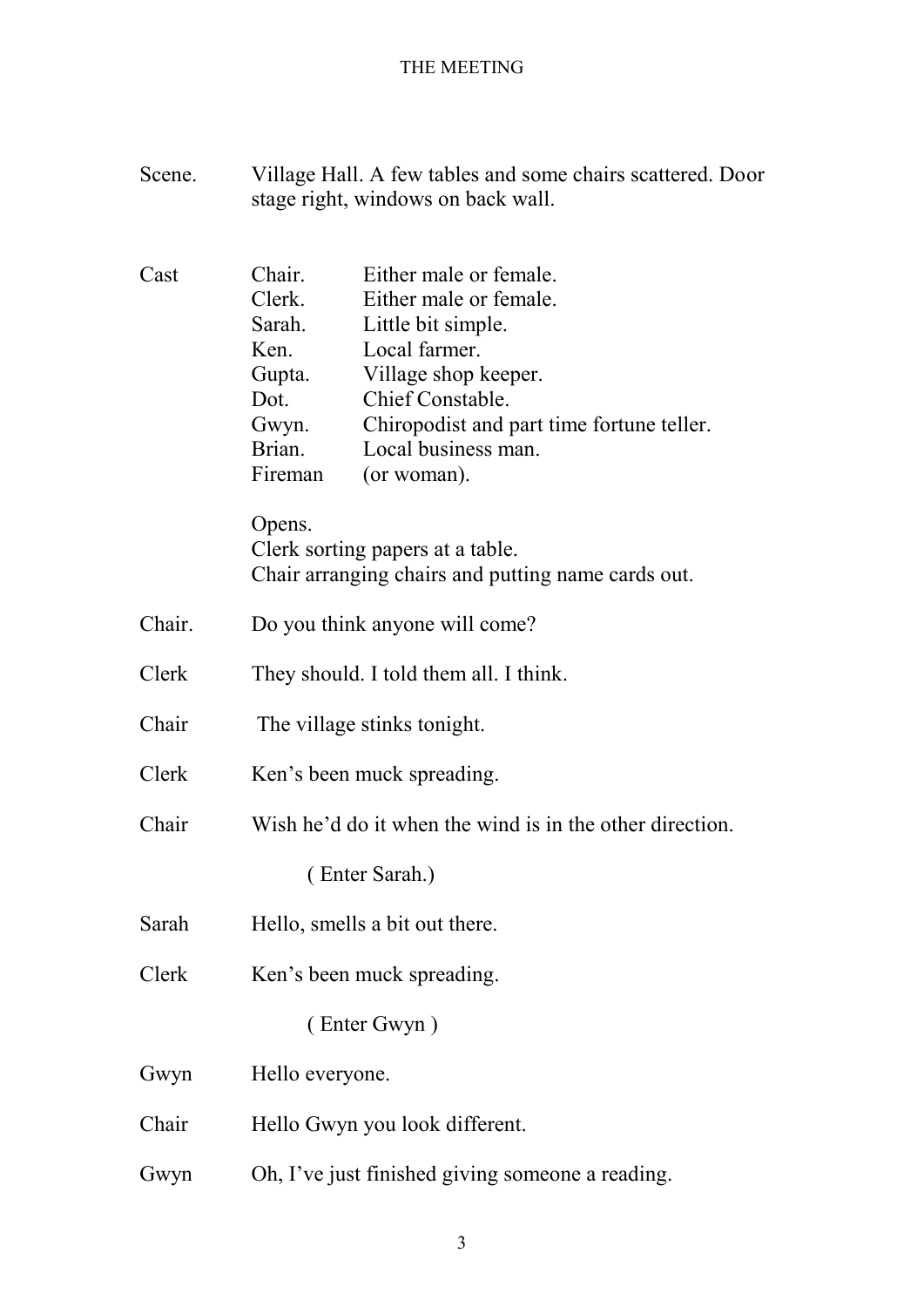| Sarah | What did you read to them?                                                        |
|-------|-----------------------------------------------------------------------------------|
| Gwyn  | A palm reading.                                                                   |
| Sarah | Don't know that one. Who wrote it?                                                |
| Chair | Stop trying to wind Gwyn up, Sarah.                                               |
| Sarah | Must have been a short story.                                                     |
|       | (Enter Gupta and Ken)                                                             |
| Gupta | Chairman. I wish to say that the street light outside my shop<br>is not working.  |
| Clerk | But there isn't a street light outside your shop.                                 |
| Gupta | I know. That's why it's not working.                                              |
| Ken   | Am I late? I had a problem with the spreader.                                     |
| Chair | No Ken, you're not late and I think everyone can smell your<br>problem.           |
| Ken   | That's the trouble, it sticks to everything.                                      |
| Chair | We have an application for the vacancy on the council from<br>a Mr. Misure Cowsky |
| Ken   | Odd Christian name that!                                                          |
| Sarah | What is?                                                                          |
| Ken   | Misure, I know he must be foreign but it's still an odd<br>name.                  |
| Chair | No it's Anton Misurecowsky.                                                       |
| Ken   | Not the one from Mill Lane is it?                                                 |
| Sarah | That's him. Nice family.                                                          |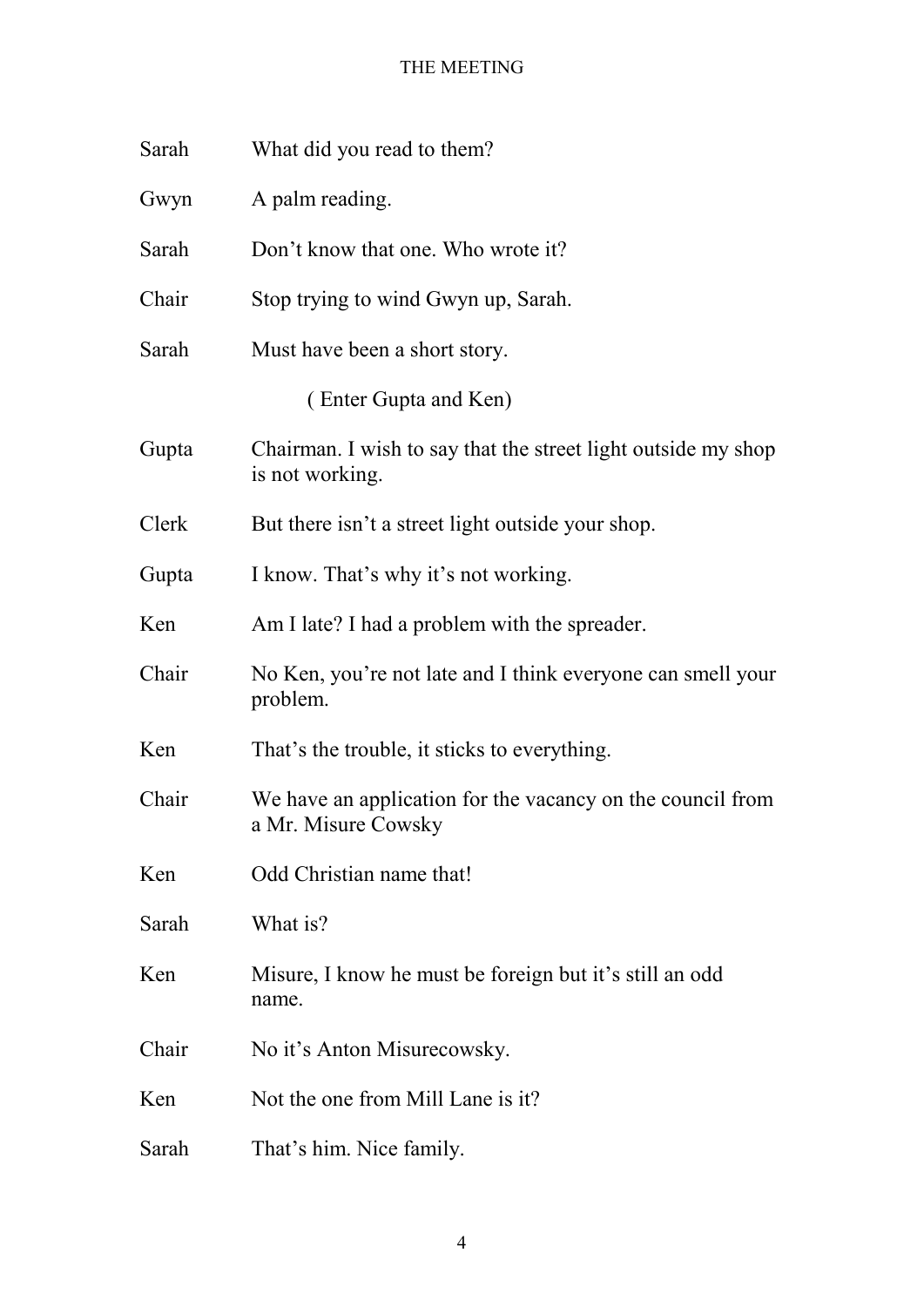| Gupta | Yes very nice family, always in my shop.                                                                       |
|-------|----------------------------------------------------------------------------------------------------------------|
| Ken   | Five kids?                                                                                                     |
| Gupta | Very well behaved, all of them.                                                                                |
| Ken   | Little baskets they are.                                                                                       |
| Gupta | Oh no, very well behaved and polite.                                                                           |
| Ken   | Caught 'em in my orchard pinching apples. Told 'em I'd<br>take my shotgun to 'em if I saw them in there again. |
| Clerk | I used to pinch apples from your orchard.                                                                      |
| Ken   | God, not you as well?                                                                                          |
| Clerk | We all did when we were kids                                                                                   |
| Ken   | When you were kids, yeh, so did I 'til my dad told me not to                                                   |
| Chair | But it was your dad's orchard.                                                                                 |
| Ken   | I know but I didn't want to get left out did I?                                                                |
| Clerk | I got the belt for that.                                                                                       |
| Ken   | Not from my dad?                                                                                               |
| Clerk | No! From mine. He took a bite and there was a worm in it.<br>Bit it in two.                                    |
| Chair | No!                                                                                                            |
| Clerk | He told me in future to pick the apples off the tree and<br>not to pick them up off the ground.                |
| Sarah | What happened then Ken?                                                                                        |
| Ken   | Happened when?                                                                                                 |
| Sarah | When you threatened them with your shot gun?                                                                   |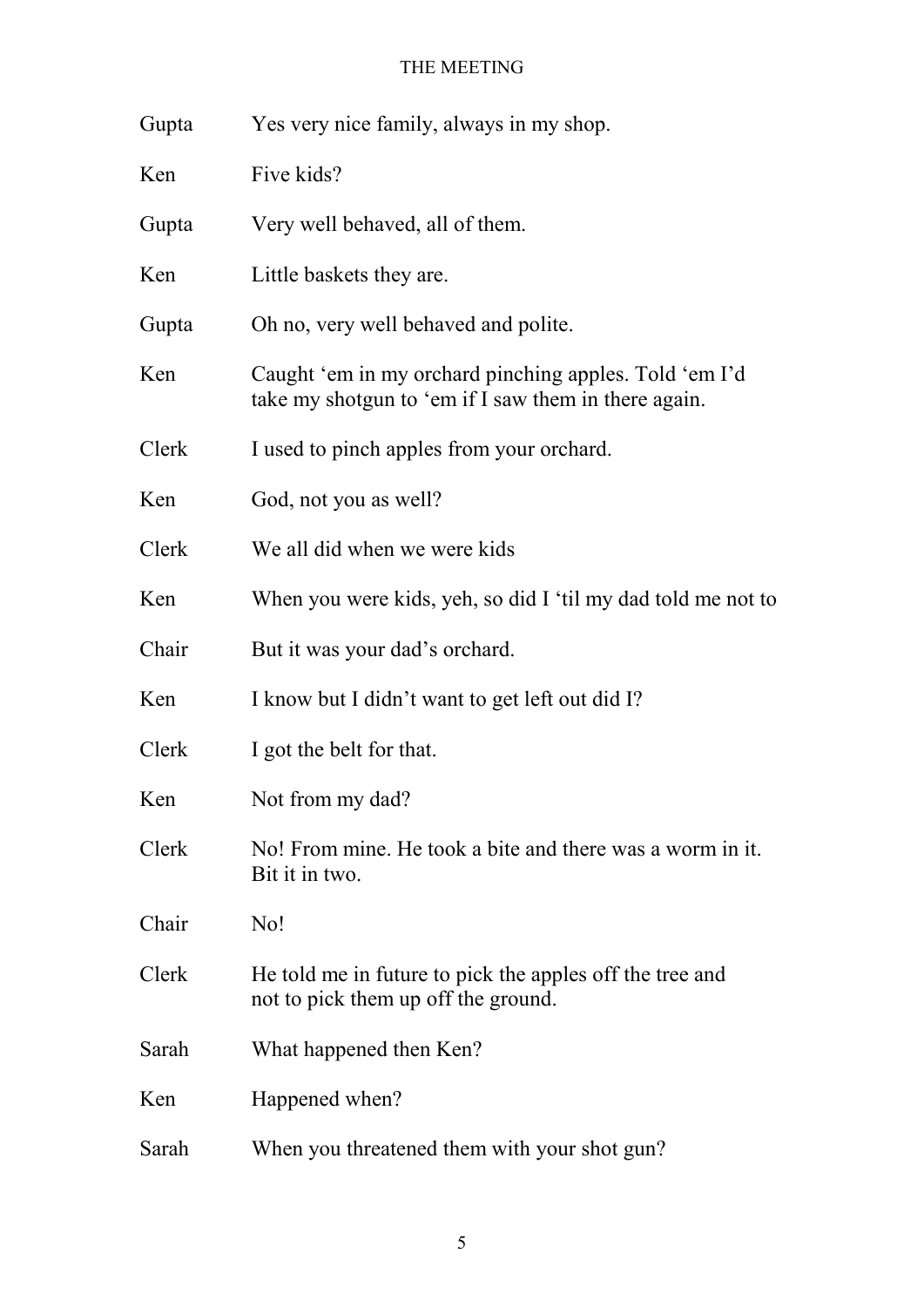| Ken   | Threatened who?                                                                                 |
|-------|-------------------------------------------------------------------------------------------------|
| Sarah | Those kids who were pinching your apples. I do hope he'll<br>let us use his first name.         |
| Ken   | I got two fingers and a load of abuse.                                                          |
| Chair | I'm sure he will.                                                                               |
| Gupta | I hope he can speak English.                                                                    |
| Chair | Who can speak English, Gupta?                                                                   |
| Gupta | Anton. I hope he can speak English.                                                             |
| Sarah | Why? What difference does it make?                                                              |
| Gupta | We don't want any foreigners on the council. Not speaking<br>the Queens English like what I do. |
| Chair | Well he is the only applicant.                                                                  |
|       | (Sound of thunder)                                                                              |
| Gwyn  | Oh! I've had a vision. The lights are going to go out.                                          |
|       | (She looks skyward)                                                                             |
| Ken   | They always go out when it rains.                                                               |
| Chair | This roof leaks like a sieve.                                                                   |
| Gupta | Can we not do anything about it Chairman?                                                       |
| Clerk | Yes, put your umbrellas up.                                                                     |
| Chair | We can't hold a meeting under umbrellas.                                                        |
| Clerk | We have done it before.                                                                         |
| Gwyn  | Oh! I feel it coming.                                                                           |
| Gupta | What do you feel coming?                                                                        |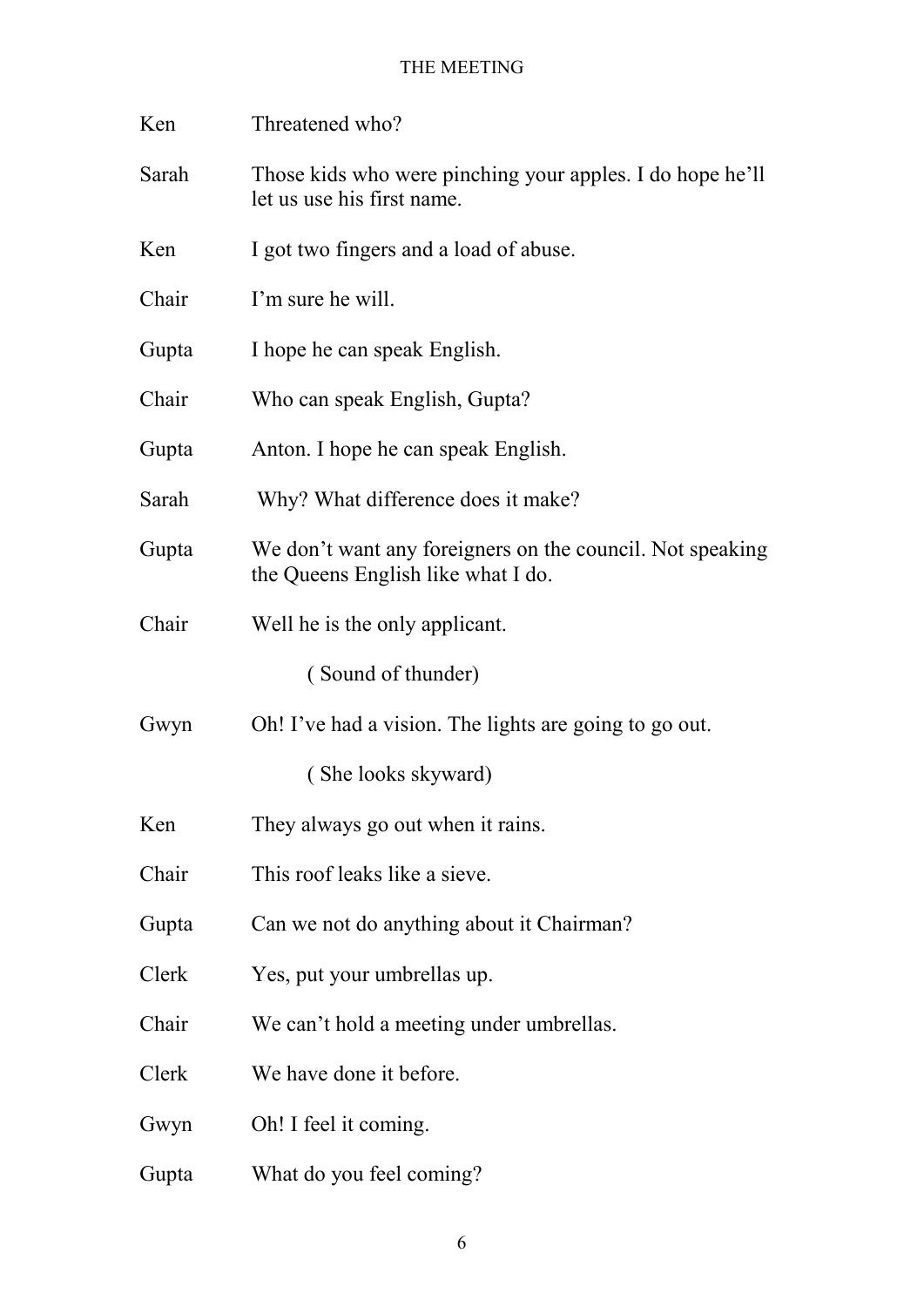| Ken   | The six fifty-three from Kings Cross                                                                                                                                      |
|-------|---------------------------------------------------------------------------------------------------------------------------------------------------------------------------|
| Gwyn  | Doom!!!                                                                                                                                                                   |
| Ken   | God, the roof ll go this time.                                                                                                                                            |
| Clerk | Solid that roof. Just leaks a bit.                                                                                                                                        |
| Chair | How much for a new roof?                                                                                                                                                  |
| Clerk | I'd have to get three quotes.                                                                                                                                             |
| Chair | Didn't you do that six months ago?                                                                                                                                        |
| Clerk | I did but the price might have gone up since then and we<br>have been waiting for a decision from the county council<br>about it. You know how slow they can be at times. |
| Ken   | Except at election time, then they do things straight away.<br>Damn Jerry builders.                                                                                       |
| Gupta | Couldn't we find an English builder?                                                                                                                                      |
| Ken   | For what?                                                                                                                                                                 |
| Gupta | To fix the roof. Well they'll have a long way to come won't<br>they?                                                                                                      |
| Clerk | Who will?                                                                                                                                                                 |
| Gupta | The Jerry builders. From Germany.                                                                                                                                         |
| Ken   | Didn't we have it done three or four years ago?                                                                                                                           |
| Clerk | Just a minute. No it was seven.                                                                                                                                           |
| Chair | Who did it? Do you know?                                                                                                                                                  |
| Ken   | The same firm who did Guptas garage.                                                                                                                                      |
| Gupta | But they came from Birmingham not from Germany.                                                                                                                           |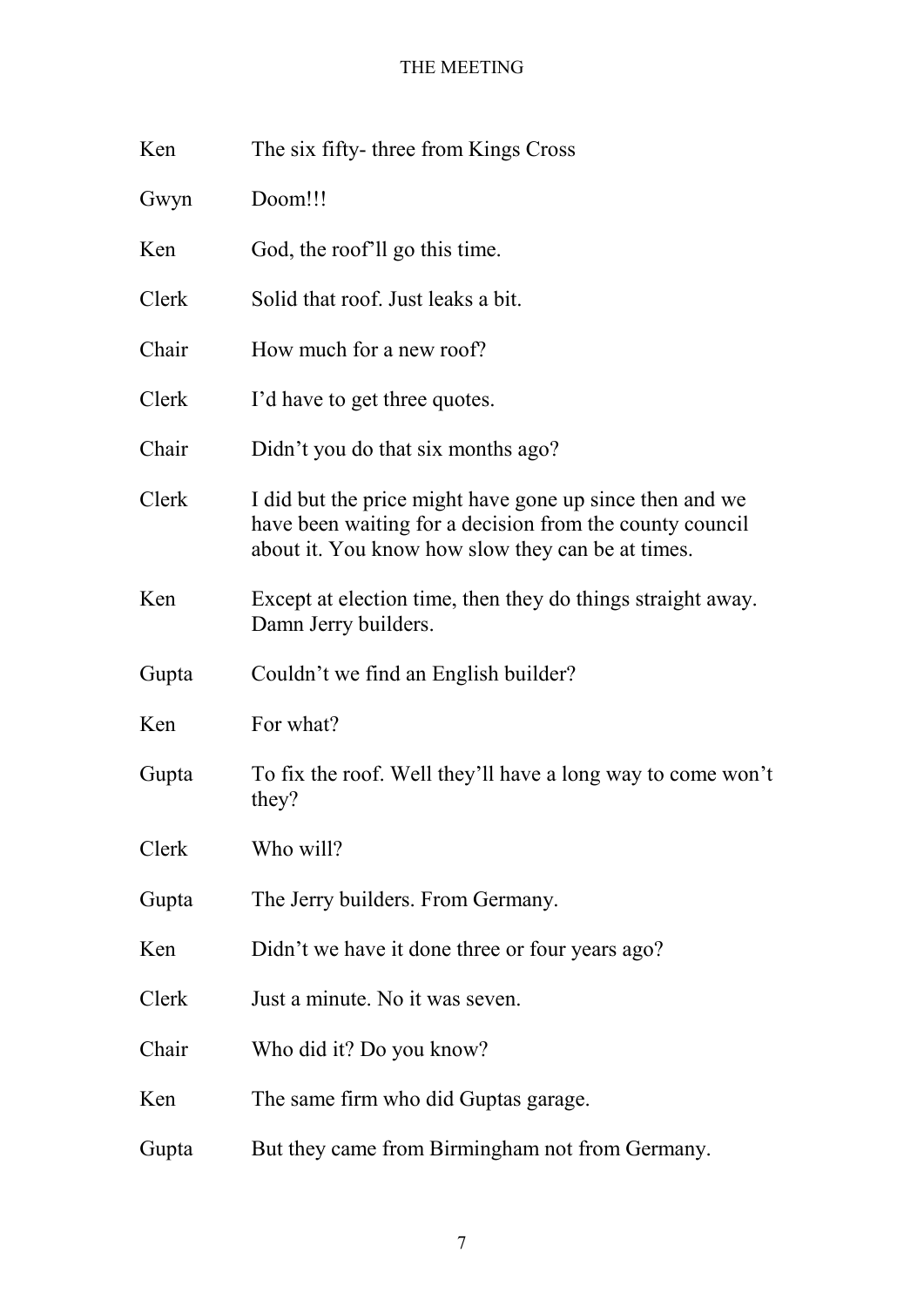| Clerk | Who did?                                                                    |
|-------|-----------------------------------------------------------------------------|
| Gupta | The firm who did my garage roof.                                            |
| Ken   | What's it like?                                                             |
| Gupta | Sort of flat with stones and tar and things. Fine until it rains.           |
| Gwyn  | Doom!                                                                       |
| Sarah | I've left my 'brolly at home.                                               |
| Ken   | We could always have the meeting in the pub.                                |
| Clerk | Not if they sell alcohol.                                                   |
| Ken   | What else would a pub sell?                                                 |
| Clerk | You can't have a meeting in premises that sell alcohol.                     |
| Sarah | We sell it here in the hall                                                 |
| Clerk | Only on special occasions.                                                  |
| Sarah | But we sell it.                                                             |
| Ken   | I didn't think we had a licence.                                            |
| Chair | We haven't.                                                                 |
| Gupta | Then how?                                                                   |
| Chair | Don't ask.                                                                  |
| Clerk | You can get away with a lot if the Chief Constable lives<br>in the village. |
| Ken   | Does he?                                                                    |
| Chair | She.                                                                        |
| Ken   | I didn't know that. Where?                                                  |